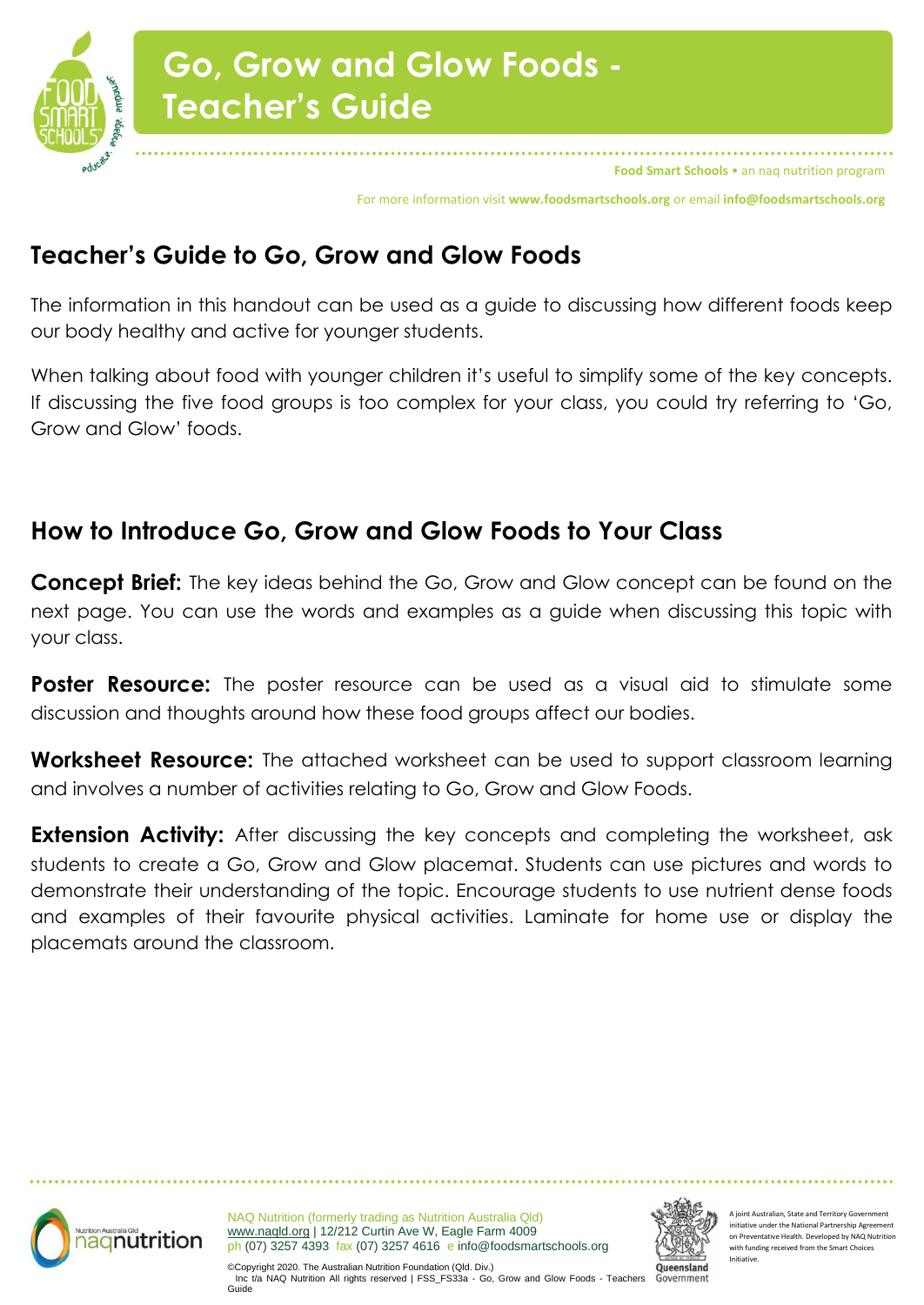

# **Go, Grow and Glow Foods - Teacher's Guide**

**Food Smart Schools** • an naq nutrition program

For more information visit **www.foodsmartschools.org** or email **info@foodsmartschools.org**

### **Concept Brief**

A day at school keeps young minds and bodies very busy. So, children need to enjoy a wide variety of foods for their growth and development.

**Go Foods** are the type of food that provide fuel and help us 'go' and be active. Examples of 'Go' foods include bread, rice, pasta, cereals and potato. These foods give our muscles fuel to run, swim, jump, cycle and our brain fuel to concentrate. If we don't eat enough 'Go' foods then we can feel tired and won't have enough fuel to get through the day. It's important to include 'Go'

foods at all meals and especially breakfast so that our body and brain can get ready for the busy school day ahead.

**Grow Foods** help our body grow bigger and stronger. 'Grow' foods help build our body's bones, teeth and muscles. Examples of 'Grow' foods include chicken, meat, fish, eggs and milk, cheese and yoghurt. All of these foods help to keep us feeling full so that we don't get hungry straight away. 'Grow' foods also help keep our brain bright and focused. If we don't

eat enough 'Grow' foods our bodies won't have the right building blocks to make us taller and stronger.

**Glow Foods** are full of vitamins and minerals to keep our skin, hair and eyes bright and glowing. 'Glow' foods can keep our immune system strong so that we can fight bugs and viruses. Examples of 'Glow' foods include all fruits and vegetables. Brightly coloured fruits and vegetables are full of vitamins and minerals and we need to eat different types every day. What did you eat yesterday – were there lots of different coloured fruit and vegetables? Try and eat fruit and vegetables from every colour of the rainbow to make sure you're getting enough 'Glow' foods.

*This resource has been produced by Nutrition Australia Qld with funding received through the National Partnership Agreement for Preventive Health, Healthy Children, Smart Choices initiatives.*



NAQ Nutrition (formerly trading as Nutrition Australia Qld) [www.naqld.org](http://www.naqld.org/) | 12/212 Curtin Ave W, Eagle Farm 4009 ph (07) 3257 4393 fax (07) 3257 4616 e info@foodsmartschools.org



A joint Australian, State and Territory Government initiative under the National Partnership Agreeme on Preventative Health. Developed by NAO Nutrit with funding received from the Smart Choices Initiative.

©Copyright 2020. The Australian Nutrition Foundation (Qld. Div.) Inc t/a NAQ Nutrition All rights reserved | FSS\_FS33a - Go, Grow and Glow Foods - Teachers Guide